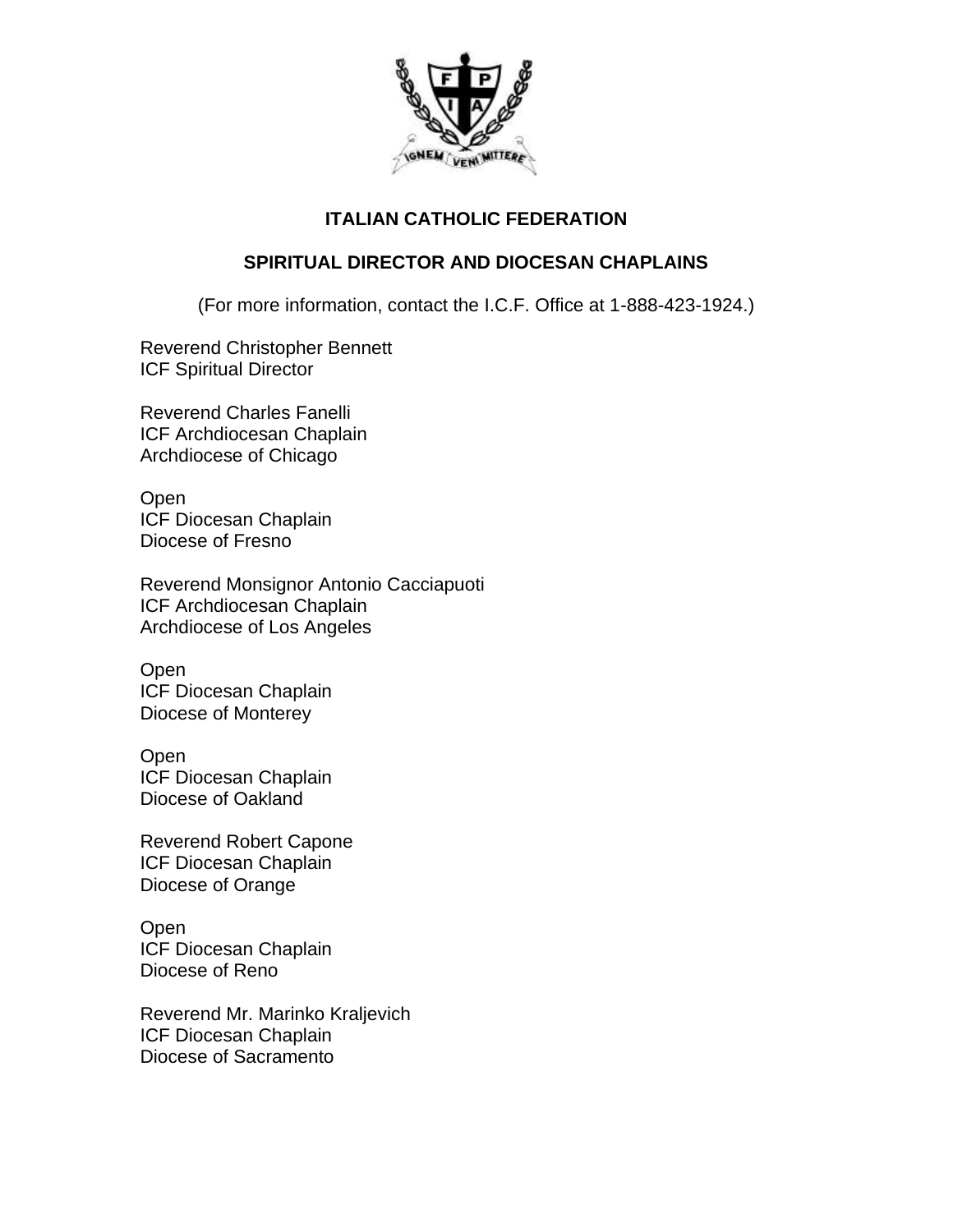Reverend Jerry Ochetti ICF Diocesan Chaplain Diocese of San Bernardino

Reverend Joseph Tabigue, C.R.S.P. ICF Diocesan Chaplain Diocese of San Diego

Reverend Dave Ghiorso ICF Archdiocesan Chaplain Archdiocese of San Francisco

Reverend George Aranha ICF Diocesan Chaplain Diocese of San Jose

Brother Paul McCarthy, CCT ICF Diocesan Chaplain Diocese of Santa Rosa

Reverend Mr. Karl Welsbacher ICF Diocesan Chaplain Diocese of Stockton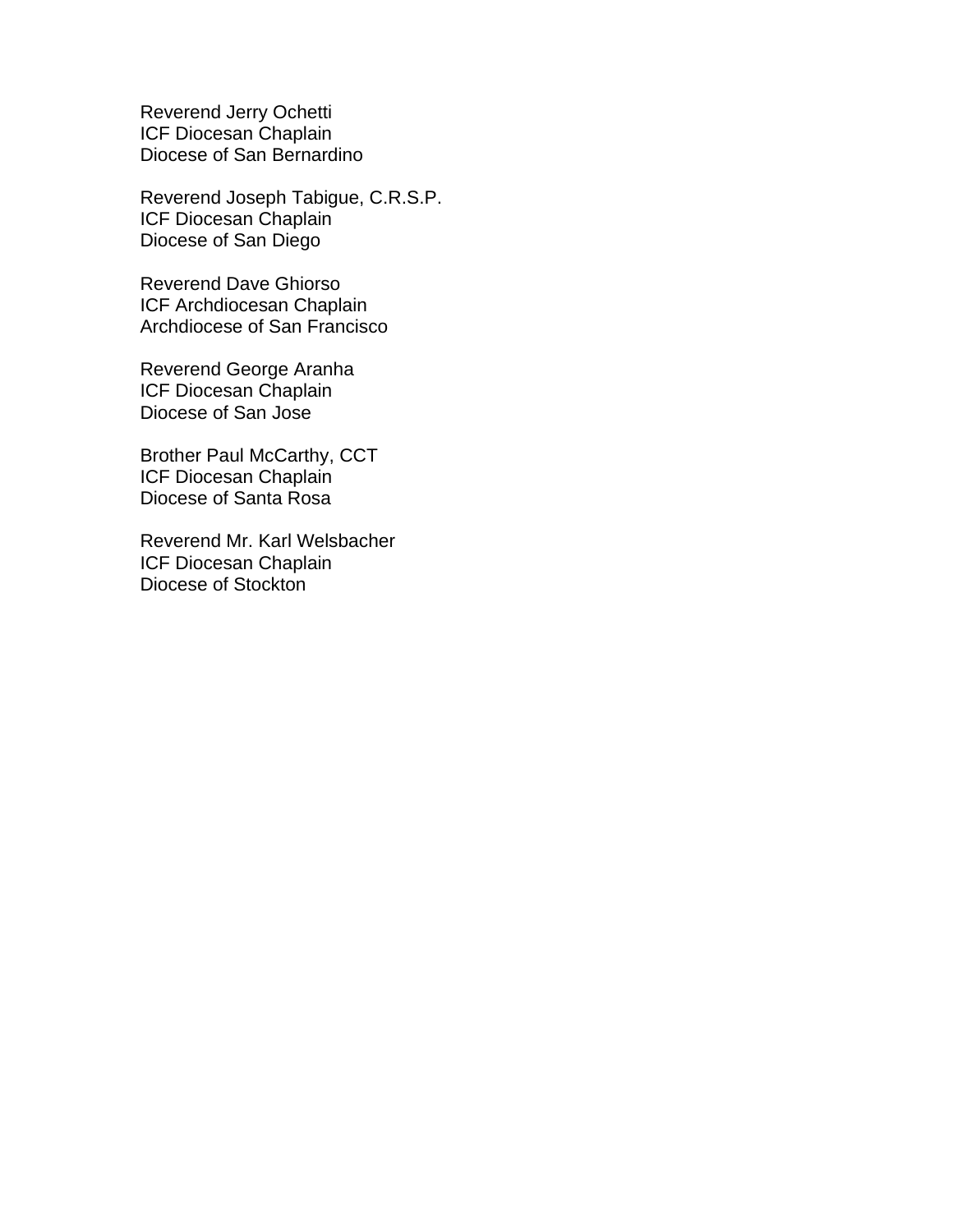## **DISTRICT CHAPLAINS**

Central Coast – Open

Chicago – Reverend Charles Fanelli

Contra Costa – Reverend Larry Young

East Bay – Reverend Mario Rizzo

Fresno – Open

Los Angeles Archdiocese – Reverend Monsignor Antonio Cacciapuoti

Orange – Reverend Robert Capone

Blessed Sacrament – Reverend Mr. Marinko Kraljevich

San Bernardino – Reverend Jerry Ochetti

San Diego – Reverend Joseph Tabigue, C.R.S.P.

San Fernando Valley Region – Open

San Francisco – Open

San Gabriel Valley Region – Open

San Mateo – **Open** 

Santa Barbara/Ventura Region – Open